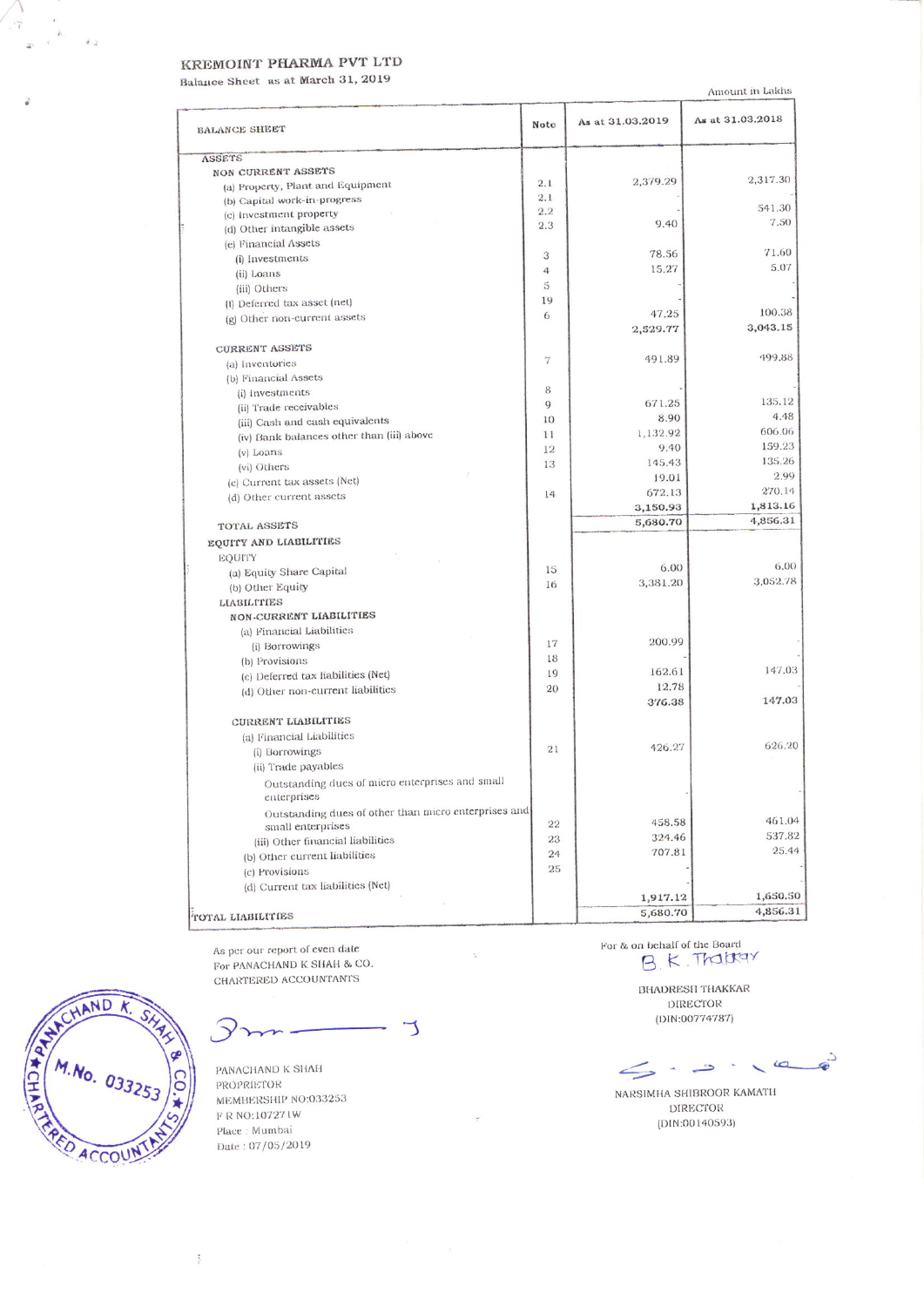## KREMOINT PHARMA PVT LTD

 $\tilde{\mathbf{v}}$ 

Statement of Profit and Loss Account for the period ended year March 31, 2019

| Statement of Profit and Loss Account for the pe                                                      | Amount in Lakhs |                                  |                                  |  |
|------------------------------------------------------------------------------------------------------|-----------------|----------------------------------|----------------------------------|--|
|                                                                                                      | Note            | For the Year ended<br>31.03.2019 | For the Year ended<br>31.03.2018 |  |
| PROFIT AND LOSS                                                                                      |                 |                                  |                                  |  |
| INCOME                                                                                               | 26              | 3,858.47                         | 3,198.60                         |  |
| Revenue from Operations (Net)                                                                        | 27              | 161.97                           | 120.00                           |  |
| Other Income                                                                                         |                 | 4,020.44                         | 3,318.60                         |  |
| <b>Total Revenue</b>                                                                                 |                 |                                  |                                  |  |
| <b>EXPENSES</b>                                                                                      | 28a             | 1,980.77                         | 1,622.83                         |  |
| Cost of material consumed                                                                            |                 | 169.22                           | 24.21                            |  |
| Purchases of Stock-in-Trade<br>Changes in inventories of finished goods, work-in-progress and stock- |                 |                                  |                                  |  |
| in-Trade                                                                                             | 28 <sub>b</sub> | (19.83)                          | 6.64                             |  |
| Employee benefits expense                                                                            | 29              | 460.93                           | 378.73                           |  |
| Finance costs                                                                                        | 30              | 61.07                            | 38.64                            |  |
| Depreciation/Impairment                                                                              |                 | 115.72                           | 111.11                           |  |
| Other Expenses                                                                                       | 31              | 755.56                           | 665.12                           |  |
| <b>Total Expenses</b>                                                                                |                 | 3,523.44                         | 2,847.28                         |  |
| Profit before exceptional items                                                                      |                 | 497.00                           | 471.32                           |  |
| <b>Exceptional</b> Items                                                                             |                 |                                  |                                  |  |
| Profit before tax                                                                                    |                 | 497.00                           | 471.32                           |  |
|                                                                                                      |                 |                                  |                                  |  |
| <b>Tax Expense</b>                                                                                   |                 | 130.66                           | 134.00                           |  |
| (1) Current tax                                                                                      |                 | 15.58                            | (29.47)                          |  |
| (2) Deferred tax                                                                                     |                 |                                  |                                  |  |
| (3) Taxation adjustment of earlier years Excess(-)/Short(+)                                          |                 | 0.64                             | (0.44)                           |  |
|                                                                                                      |                 | 146.88                           | 104.08                           |  |
|                                                                                                      |                 | 350.12                           | 367.23                           |  |
| Profit/(Loss) from continuing operations(after tax)                                                  |                 |                                  |                                  |  |
| Profit/(Loss) from discontinuing operations(after tax)                                               |                 |                                  |                                  |  |
| Profit/(Loss) for the year from discontinuing operations                                             |                 |                                  |                                  |  |
| Tax Expense of discontinuing operations                                                              |                 |                                  |                                  |  |
| Profit/ (loss) for the period                                                                        |                 | 350.12                           | 367.23                           |  |
| (A)(i)Item that will not be re-classified to profit and loss                                         |                 |                                  |                                  |  |
| (a) Remeasurement of defined benefit plan                                                            |                 |                                  |                                  |  |
| (ii) Deferred tax relating to items that will not be reclassified to                                 |                 |                                  |                                  |  |
| profit or loss                                                                                       |                 |                                  |                                  |  |
| B (i) Items that will be re-classified to profit and loss                                            |                 |                                  |                                  |  |
| Total Comprehensive Income for the period                                                            |                 | 350.13                           | 367.23                           |  |
| Earnings per equity share of $\bar{x}$ 100/- each                                                    |                 |                                  |                                  |  |
| Earnings per share (Basic)                                                                           |                 | 5,835.42                         | 6,120.99                         |  |
| As per our report of even date                                                                       |                 | For & on behalf of the Board     |                                  |  |
| For PANACHAND K SHAH & CO.                                                                           |                 | B.K. Thatkar                     |                                  |  |

As per our report of e For PANACHAND K SHAH & CO. CHARTERED ACCOUNTANTS

PANACHAND K SHAH PROPRIETOR MEMBERSHIP NO:033253 F R NO:107271W  $\ensuremath{\mathsf{Place}}\xspace$ : Mumbai Date: 07/05/2019



Ĩ.

 $\leq$ 

**BHADRESH THAKKAR** 

DIRECTOR (DIN:00774787)

5  $\leq$  $\Rightarrow$ .  $\epsilon$ ⇒

NARSIMHA SHIBROOR KAMATH DIRECTOR (DIN:00140593)

 $\mathbf{r}_2$ 

 $\frac{1}{2}$